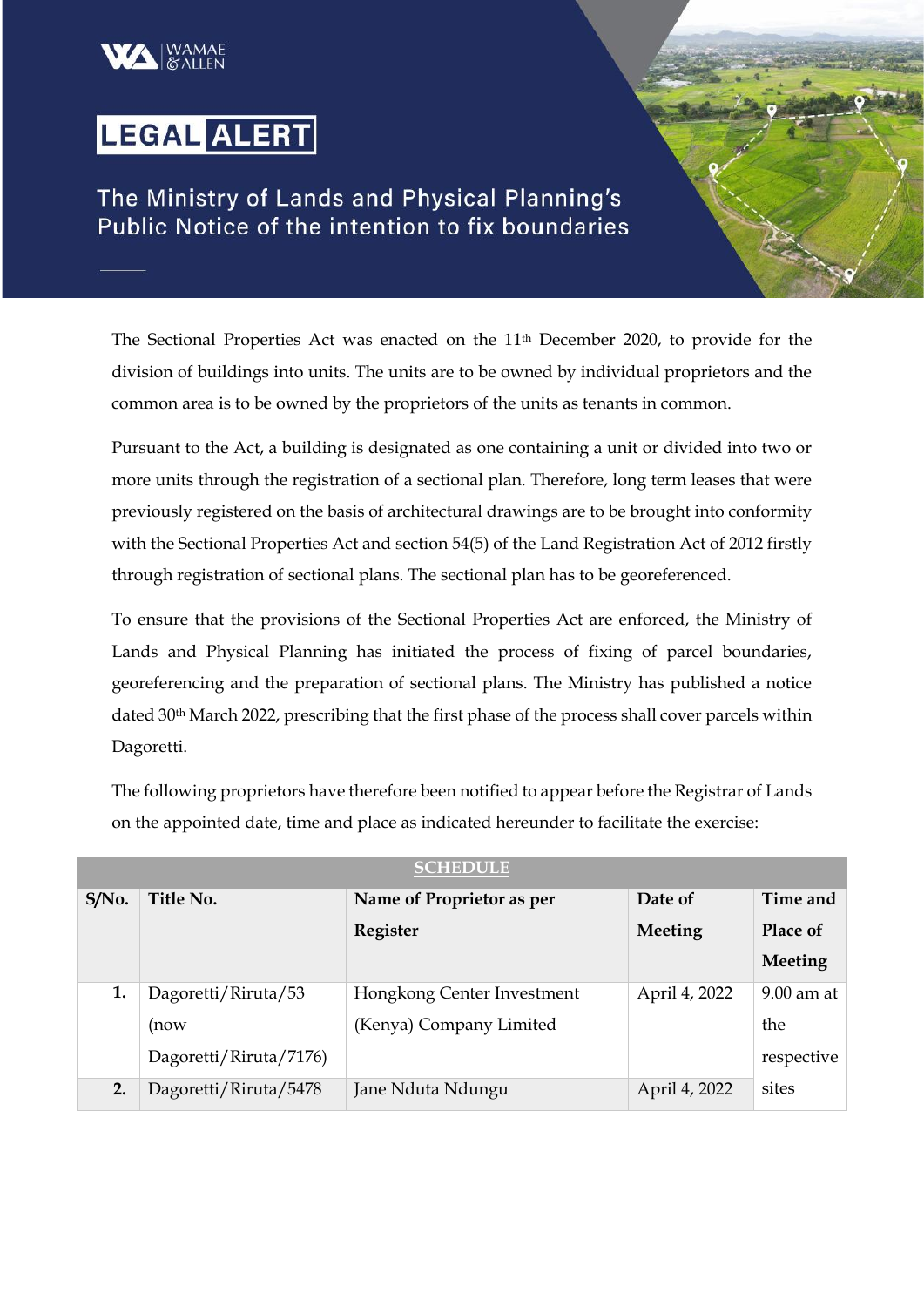| 3.  | Dagoretti/Riruta/5690 | Samson Macharia Mbatia, Stephen                 | April 4, 2022  |
|-----|-----------------------|-------------------------------------------------|----------------|
|     |                       | Irungu Kiaraho and Chris                        |                |
|     |                       | Muthoni Njue                                    |                |
| 4.  | Dagoretti/Riruta/5721 | Esther Wambui Waweru and                        | April 4, 2022  |
|     |                       | Daniel Kirui Waweru                             |                |
| 5.  | Dagoretti/Riruta/5859 | Grove Park Limited                              | April 5, 2022  |
| 6.  | Dagoretti/Riruta/59   | George Wanyee                                   | April 5, 2022  |
| 7.  | Dagoretti/Riruta/6608 | Junction Apartments Limited                     | April 5, 2022  |
| 8.  | Dagoretti/Riruta/6616 | Mugumo Court Management                         | April 6, 2022  |
|     |                       | Limited                                         |                |
| 9.  | Dagoretti/Riruta/6809 | Precious Heights Limited                        | April 6, 2022  |
| 10. | Dagoretti/Riruta/7223 | Finserve Solution (E.A) Limited                 | April 6, 2022  |
| 11. | Dagoretti/Riruta/7222 | Simon Chege Kiarie                              | April 7, 2022  |
| 12. | Dagoretti/Riruta/1808 | Gababo Wako Mario                               | April 7, 2022  |
| 13. | Dagoretti/Riruta/3129 |                                                 | April 7, 2022  |
| 14. | Dagoretti/Riruta/3403 | Paul Omondi                                     | April 8, 2022  |
| 15. | Dagoretti/Riruta/3430 | John C. Magut                                   | April 8, 2022  |
| 16. | Dagoretti/Riruta/3484 | Lenana Forest View Limited                      | April 8, 2022  |
| 17. | Dagoretti/Riruta/3503 | Joseph Kangethe                                 | April 8, 2022  |
| 18. | Dagoretti/Riruta/3566 | Leah Wairimu Ngure and Simon                    | April 11, 2022 |
|     |                       | Gitau Mugi                                      |                |
| 19. | Dagoretti/Riruta/3698 | Nancy Wambui Njubi                              | April 11, 2022 |
| 20. | Dagoretti/Riruta/4334 | Patrick Kimiti Mureithi                         | April 11, 2022 |
| 21. | Dagoretti/Riruta/4506 | Fredrick Kiiru M. Waweru and                    | April 12, 2022 |
|     |                       | Joseph Igirria Kaniaru (as joint                |                |
|     |                       | proprietors in common $\frac{1}{2}$ share each) |                |
| 22. | Dagoretti/Riruta/4605 | Resilient Management Limited                    | April 12, 2022 |
|     |                       | (reversionary interest)                         |                |
| 23. | Dagoretti/Riruta/4608 | Roman Management Limited                        | April 12, 2022 |
| 24. | Dagoretti/Riruta/4612 | Janepher Adhiambo Juma                          | April 13, 2022 |
| 25. | Dagoretti/Riruta/4783 | George Ngure Chira and Irene                    | April 13, 2022 |
|     |                       | Wanjiru Ngure (as joint tenants)                |                |
| 26. | Dagoretti/Riruta/4809 | Dominic Thagishu Karari                         | April 13, 2022 |